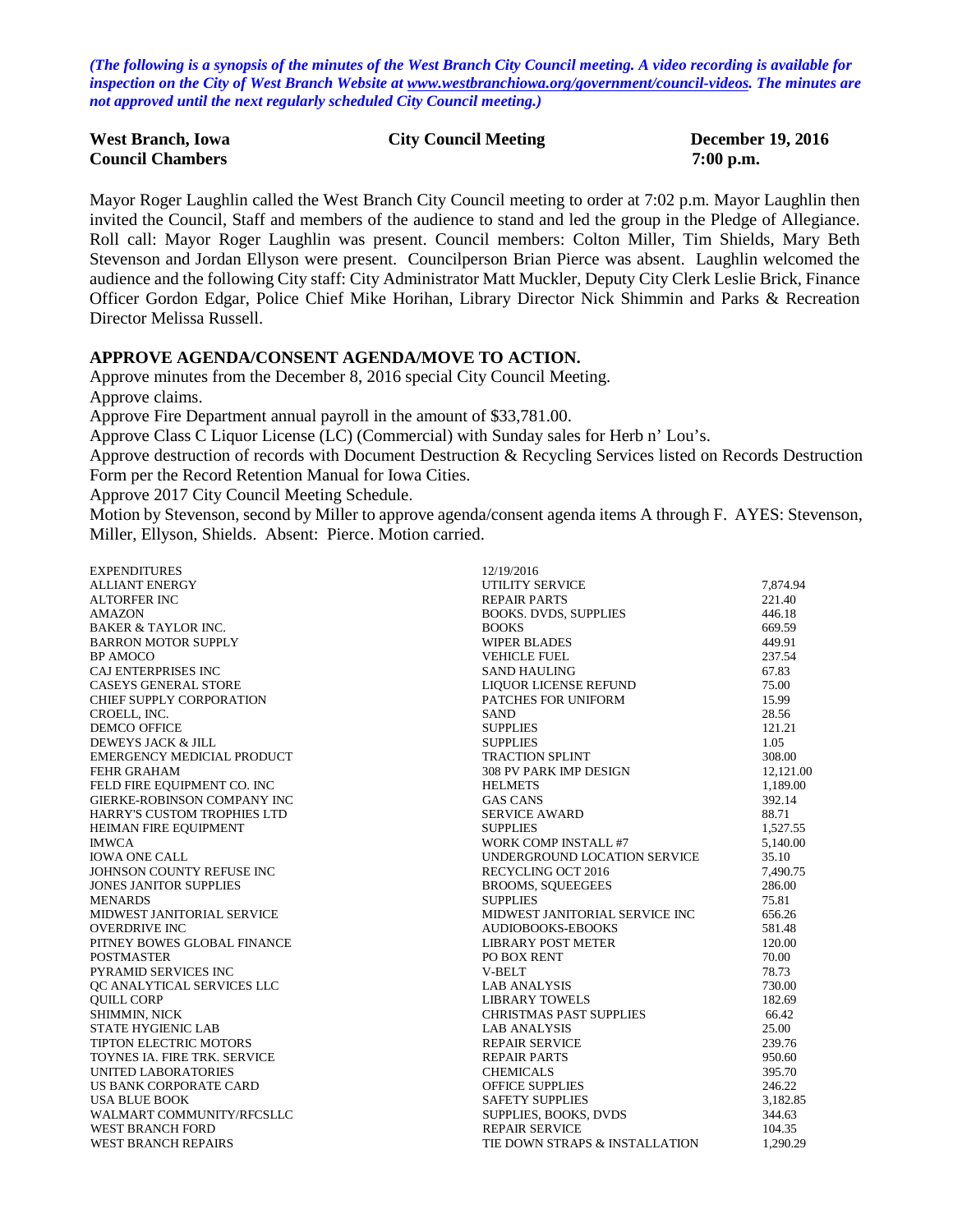| <b>WEST BRANCH TIMES</b><br><b>TOTAL</b>                                | NEWSPAPER SUBSCRIPTION                                                                | 30.00<br>48,158.24                        |
|-------------------------------------------------------------------------|---------------------------------------------------------------------------------------|-------------------------------------------|
| <b>PAID BETWEEN MEETINGS</b>                                            |                                                                                       |                                           |
| ALL AMERICAN CONCRETE INC<br>JOSE GONGORA<br><b>UPS</b><br><b>TOTAL</b> | 307 MAIN ST INTERSECTION & SIDEWAL<br><b>SAFETY TRAINING</b><br><b>SEWER-SHIPPING</b> | 10,060.10<br>750.00<br>21.03<br>10.831.13 |
| FIRE DEPARTMENT PAYROLL 12-16-16<br>REGULAR & COUNCIL PAYROLL 12-16-16  |                                                                                       | 36,401.44<br>58,314.06                    |
| <b>GRAND TOTAL EXPENDITURES</b>                                         |                                                                                       | 153,704.87                                |
| FUND TOTALS                                                             |                                                                                       |                                           |
| 001 GENERAL FUND                                                        | 80,839.58                                                                             |                                           |
| 022 CIVIC CENTER                                                        | 451.57                                                                                |                                           |
| 031 LIBRARY                                                             | 8.319.16                                                                              |                                           |
| 036 TORT LIABILITY                                                      | 4,325.60                                                                              |                                           |
| 110 ROAD USE TAX                                                        | 2,588.74                                                                              |                                           |
| 112 TRUST AND AGENCY                                                    | 13,756.33                                                                             |                                           |
| 307 MAIN ST INTERSECTION IMPROVEMENTS                                   | 10,060.10                                                                             |                                           |
| 308 PARK IMPROVEMENT-PEDERSEN VALLEY                                    | 12,121.00                                                                             |                                           |
| 600 WATER FUND                                                          | 9,625.13                                                                              |                                           |
| 610 SEWER FUND                                                          | 11,617.66                                                                             |                                           |
| <b>GRAND TOTAL</b>                                                      | 153,704.87                                                                            |                                           |

#### **COMMUNICATIONS/OPEN FORUM**

No comments.

### **PUBLIC HEARING/NON-CONSENT AGENDA**

Mayor Roger Laughlin – Lifetime Achievement Award for Dick Stoolman

Laughlin thanked Stoolman for serving the community for fifty eight years on the West Branch Fire Department, many of those as Fire Chief. Stoolman officially retired this year. Several members of the West Branch Fire Department were in attendance.

#### Liz Firmstone, Realtor, Lepic-Kroeger Realtors – Overview of United States Department of Agriculture (USDA) Rural Development Home Loans

Firmstone explained the program was designed for first time home buyers and to encourage small town development. She also offered to educate residents on the RD Home Loan program with community meetings if there was interest. Jessica Greving, Loan Officer with Residential Mortgage Network explained the program is available for communities of twenty thousand or less residents and offers a 30 year fixed, 100% financing, no

money down. She said the program is geared toward people with good credit.

Motion to adjourn to executive session to discuss strategy with counsel in matters that are presently in litigation or where litigation is imminent where the disclosure would be likely to prejudice or disadvantage the position of the governmental body in that litigation pursuant to Section 21.5(c) of the Code of Iowa./Move to action. Motion by Shields, second by Ellyson to adjourn to executive session. AYES: Shields, Ellyson, Miller, Stevenson, Ellyson. Absent: Pierce. Motion carried. Adjourned to executive session at 7:17 p.m.

Motion by Shields, second by Ellyson to adjourn from executive session. AYES: Shields, Ellyson, Stevenson, Miller, Ellyson. Absent: Pierce. Motion carried. Adjourned from executive session at 7:28 p.m.

## Jose Gongora – Update on City Safety Program and two chapters of West Branch Safety Manual: Hazardous Communications Program and Confined Space Entry

Gongora reported that six safety meetings have been held and from those meetings came good discussion and good ideas. Two chapters of the safety manual have also been drafted as well as inspections of several city facilities have been completed. From the inspections, twenty-five hazards were identified and twenty-two have since been corrected.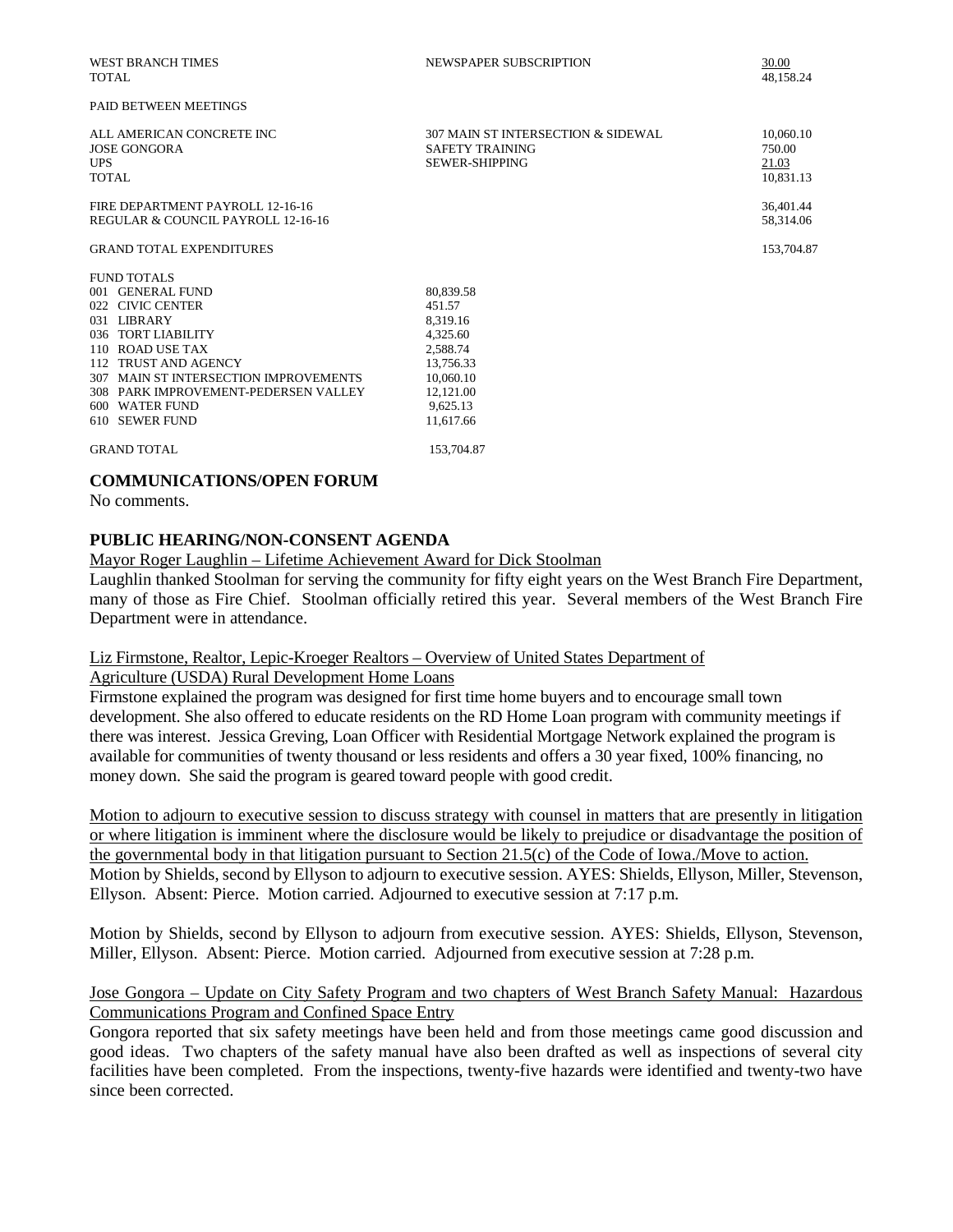Accept the resignations of Neil Korsmo from the Animal Control Commission, Peggy Jeffries from the West Branch Preservation Commission, and Clara Oleson from the Planning and Zoning Commission./Move to action. Motion by Shields, second by Stevenson to accept resignations. AYES: Shields, Stevenson, Miller, Ellyson. Absent: Pierce. Motion carried.

Mayor Pro Tem Colton Miller - Appointments/Reappointments/Move to action.

Terry Goerdt – Zoning Administrator

Stevenson requested that Goerdt obtain the Construction Site Erosion and flood plain certifications that the former zoning administrator had. Muckler replied that Public Works Director has the Construction Site Erosion certification and he had some experience with flood plains and ensured that Goerdt would have the opportunity to gain the necessary certifications.

Motion by Miller, second by Ellyson to approve appointments/reappointments AYES: Miller, Ellyson, Shields, Stevenson. Absent: Pierce. Motion carried.

Second Reading of Ordinance 744, Amending Chapter 69 "Parking Regulations."/Move to action. Motion by Miller, second by Shields to approve second reading of Ordinance 744. AYES: Miller, Shields, Ellyson, Stevenson. Absent: Pierce. Motion carried.

Resolution 1547, approving various contracts for the 2017 Hoover's Hometown Days Celebration in the amount of \$1,849.00./Move to action.

Motion by Miller, second by Ellyson to approve Resolution 1547. AYES: Miller. Ellyson, Stevenson, Shields. Absent: Pierce. Motion carried.

Resolution 1548, terminating the contract agreement with Midwest Janitorial Service./Move to action. Motion by Stevenson, second by Shields to approve Resolution 1548. AYES: Stevenson, Shields, Ellyson, Miller. Absent: Pierce. Motion carried.

Resolution 1549, approving an agreement concerning first right of refusal./Move to action. Olson explained that this agreement is with Casey's General Store for the recently closed store on east Main Street. Motion by Ellyson, second by Miller to approve Resolution 1549. AYES: Ellyson, Miller, Stevenson, Shields. Absent: Pierce. Motion carried.

Resolution 1550, ordering notice of public hearing on proposed plans and specifications, proposed form of contract and estimate of cost for construction of the Main Street Water Main Improvements Project for the City of West Branch, Iowa and the taking of bids therefor./Move to action.

Schechinger provided an overview of the project that will replace the water main on East Main Street starting at 5<sup>th</sup> Street extending east to the top of the hill. Plans are complete and permits from the DNR have been obtained so the project can move forward. Schechinger stated the estimated cost of the project would be approximately \$150,000.00

Motion by Stevenson, second by Ellyson to approve Resolution 1550. AYES: Stevenson, Ellyson, Shields, Miller. Absent: Pierce. Motion carried.

Resolution 1551, ordering notice of public hearing on proposed plans and specifications, proposed form of contract and estimate of cost for construction of the Sanitary Sewer Rehabilitation – Phase 2 Project for the City of West Branch, Iowa and the taking of bids therefor./Move to action.

Schechinger described the project is to complete the sanitary sewer rehabilitation project to reduce inflow and infiltration of the City's wastewater system as well as replace wastewater utility infrastructure.

Motion by Ellyson, second by Stevenson to approve Resolution 1551. AYES: Ellyson, Stevenson, Miller, Shields. Absent: Pierce. Motion carried.

# **CITY STAFF REPORTS**

Deputy City Clerk Leslie Brick – Holiday Schedule for City Services

Brick reviewed the upcoming office closures and trash collection service schedules for the upcoming holidays.